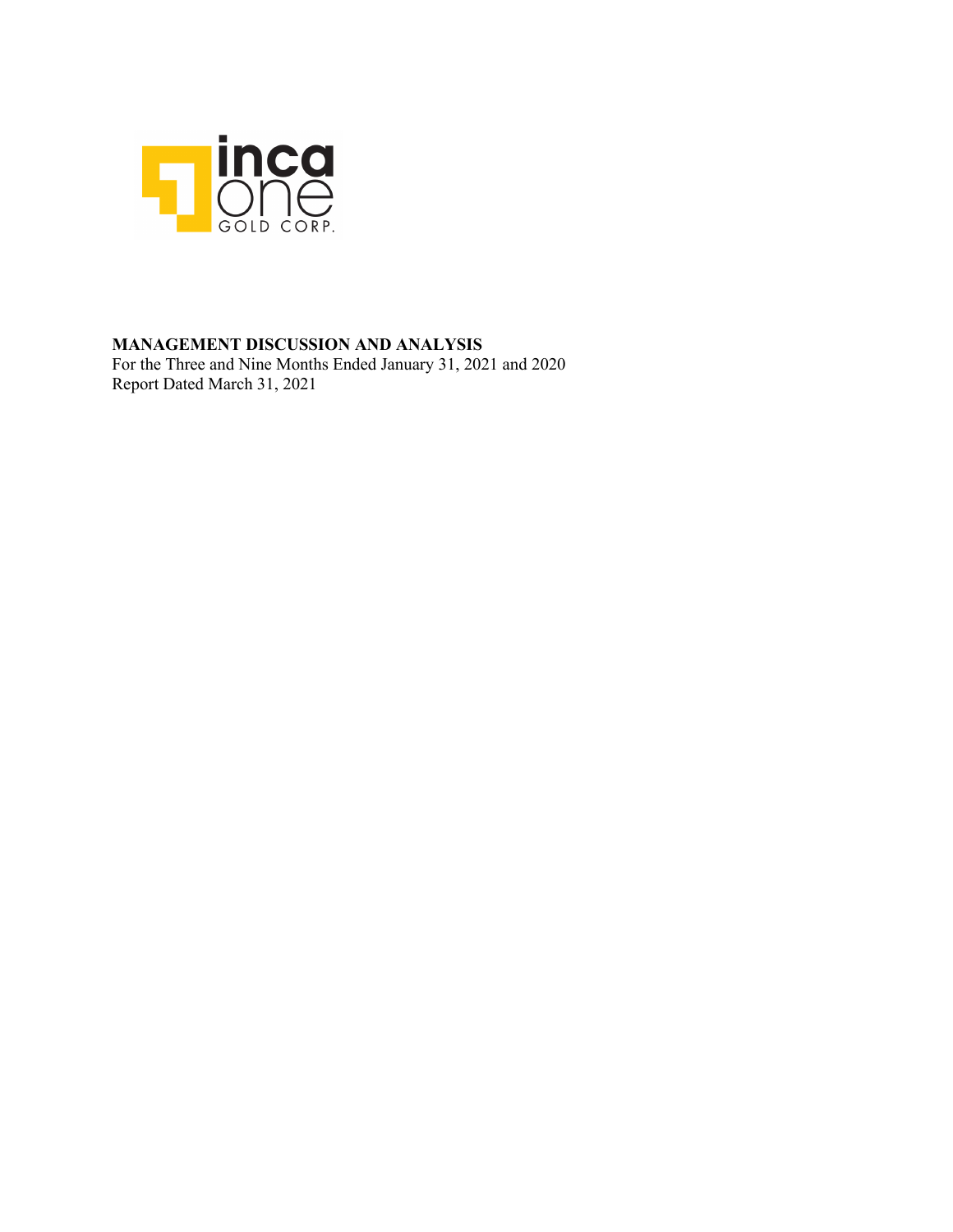Management Discussion & Analysis For the Three and Nine Months Ended January 31, 2021, and 2020

This Management's Discussion and Analysis ("MD&A") of Inca One Gold Corp. (the "Company" or "Inca One") has been prepared by management as of March 31, 2021 and should be read in conjunction with the Company's unaudited condensed interim consolidated financial statements for the three and nine months ended January 31, 2021 and 2020 and the related notes thereto. This MD&A has been reviewed and approved by the Board of Directors of the Company. Unless otherwise specified, all financial information has been prepared in accordance with International Financial Reporting Standards ("IFRS") as issued by the International Accounting Standards Board. All dollar amounts herein are expressed in United States Dollars unless stated otherwise. References to CAD\$ are to Canadian Dollars.

This MD&A contains forward-looking statements and should be read in conjunction with the risk factors described in "**Risks and Uncertainties**" and "**Cautionary Statement on Forward-Looking Information**" at the end of this MD&A.

#### **Description of the Business**

Inca One was incorporated on November 9, 2005 and is in the business of developing custom mineral processing operations in Peru, to service government permitted small-scale miners. In recent years the Peruvian government instituted a formalization process for informal miners as part of its efforts to regulate their activities. The Company, has two Peruvian gold milling facilities ("Chala One" and "Kori One") with a total permitted capacity of 450 tonnes per day ("TPD") and has been in commercial production since 2015. The Company purchases high-grade gold mill feed from legally recognized Peruvian small-scale miners and processes the material for the export and sale of gold doré and refined gold.

Inca One is listed on the TSX Venture Exchange (the "TSX-V") under the symbol "IO", on the Frankfurt Stock Exchange under the symbol "SU9.F", and the Santiago Stock Exchange Venture under the symbol "IOCL".

Inca One's vision is to become the largest, undisputed ore processor of choice in Peru, while maintaining its uncompromising guiding principles while it grows. This vision will be achieved through:

- Continuing to increase purchases of high-grade gold mill feed;
- The acquisition and development of mineral concessions that could be mined by contract miners and that would provide long-term supply to Chala One and Kori One; and
- Pursuing growth via merger and acquisition, including additional mineral processing operations.

### **Key Period Definitions (used below)**

- three months ended January 31 2021 (**"the Quarter" or "Q3 2021"**);
- three months ended October 31 2020 (**"Q2 2021"**);
- three months ended July 31, 2020 (**"Q1 2021"**);
- three months ended April 30, 2020 (**"Q4 2020"**);
- three months ended January 31, 2020 (**"Q3 2020"**);
- three months ended October 31, 2019 (**"Q2 2020"**);
- three months ended July 31, 2019 (**"Q1 2020"**) and
- three months ended April 30, 2019 (**"Q4 2019"**)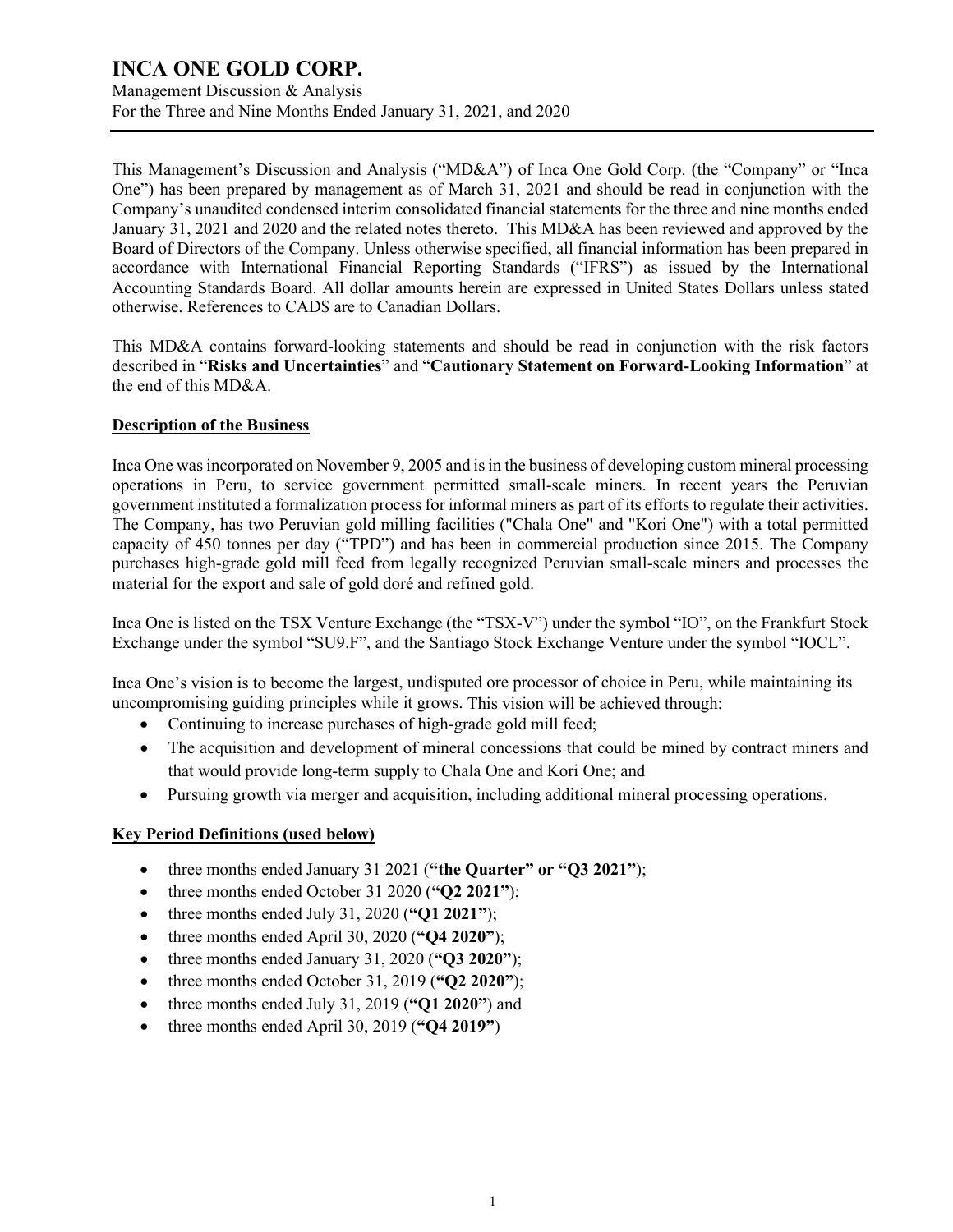Management Discussion & Analysis For the Three and Nine Months Ended January 31, 2021, and 2020

#### **Third Quarter 2021 Highlights and Key Business Developments**

- During the Q3 2021, the Company processed 10,822 tonnes, which represents an increase of 1,583 tonnes when compared to 9,239 processed during Q2 2021. The daily production average during Q3 2021 was 118 TPD, which represents an increase of 18 TPD when compared with the 100 TPD average of Q2 2021.
- Gold sales during Q3 2021 totaled 5,206 ounces, which represents an increase of 2,611 ounces compared to 2,595 ounces sold in Q2 2021. Total revenues for Q3 2021 were \$9.80 million, an increase of \$4.78 million when compared to Q2 2021 of \$5.02 million.
- Received proceeds of approximately CAD\$0.41 million from the exercise of warrants and options.
- Subsequent to January 31, 2021 the Company arranged a \$2.50 million gold pre-payment facility (the "Facility") from OCIM Precious Metals SA ("OCIM"). Net proceeds of \$2.45 million were received on March 26, 2021. The term of the Facility is 135 days and will be paid in gold bullion.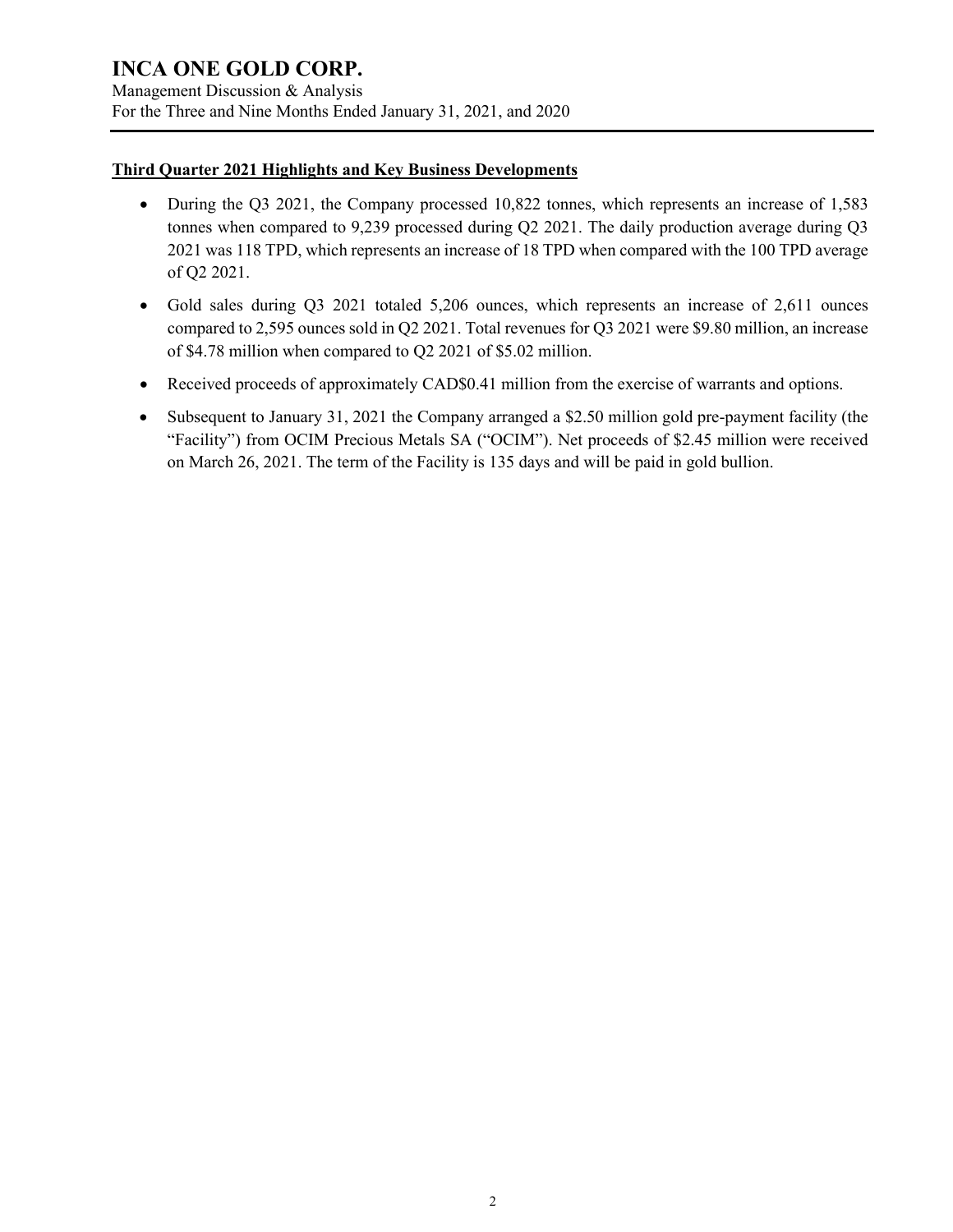Management Discussion & Analysis For the Three and Nine Months Ended January 31, 2021, and 2020

#### **Operational Highlights - Consolidated**

| <b>Quarter over Quarter</b><br>highlights             | Q3<br>2021     | Q <sub>2</sub><br>2021 | Q1<br>2021    | Q <sub>4</sub><br>2020 | Q <sub>3</sub><br>2020 | Variance<br>$\frac{0}{0}$<br>Q3 2021<br>to Q2<br>2021 | Variance<br>$\frac{0}{0}$<br>Q3 2021<br>to Q3<br>2020 |
|-------------------------------------------------------|----------------|------------------------|---------------|------------------------|------------------------|-------------------------------------------------------|-------------------------------------------------------|
| Tonnes processed in period<br>(t)                     | 10,822         | 9,239                  | 3,576         | 7,658                  | 12,623                 | 17.1%                                                 | $(15.4\%)$                                            |
| Average daily processing<br>volume (t)                | 118            | 100                    | 39            | 85                     | 139                    | 18.0%                                                 | $(13.9\%)$                                            |
| Mineral grade processed<br>$(oz/t$ gold)              | 0.51           | 0.54                   | 0.51          | 0.68                   | 0.50                   | $(5.6\%)$                                             | 2.0%                                                  |
| Gold production (oz)                                  | 5,086          | 4,998                  | 1,710         | 4,815                  | 5,331                  | 1.8%                                                  | $(4.6\%)$                                             |
| Gold sold (equivalent oz) $(1)$                       | 5,206          | 2,595                  | 3,771         | 3,496                  | 6,585                  | 100.6%                                                | $(20.9\%)$                                            |
| Gold sold (oz)                                        | 5,059          | 2,555                  | 3,724         | 3,442                  | 6,456                  | 98.0%                                                 | $(21.9\%)$                                            |
| Silver sold (oz)                                      | 11,163         | 3,068                  | 4,794         | 5,043                  | 11,032                 | 263.8%                                                | 1.19%                                                 |
| Sales Revenue (\$ millions)                           | 9.80           | 5.02                   | 6.56          | 5.62                   | 9.49                   | 95.4%                                                 | $(0.4\%)$                                             |
| Cost of goods sold<br>("COGS") $($$ millions)         | 9.76           | 4.62                   | 6.44          | 5.14                   | 9.65                   | 111.2%                                                | 1.15%                                                 |
| Gross operating margin<br>(deficit) (\$ millions)     | 0.04           | 0.40                   | 0.12          | 0.48                   | (0.16)                 | $(89.4\%)$                                            | $(78.6\%)$                                            |
| Gross operating margin %                              | 0.4%           | 7.9%                   | 1.8%          | 8.6%                   | $(2.0\%)$              | $(94.6\%)$                                            | $(78.6\%)$                                            |
| Revenue per tonne (\$)                                | 835            | 1,117                  | $1,068^{(2)}$ | 979                    | 817                    | $(25.3\%)$                                            | 2.2%                                                  |
| Cost per tonne $(\$)$                                 | 831            | 1,029                  | $1,048^{(2)}$ | 895                    | 801                    | $(19.2\%)$                                            | 3.9%                                                  |
| Gross margin per tonne (\$)                           | $\overline{4}$ | 88                     | $20^{(2)}$    | 84                     | 16                     | $(95.6\%)$                                            | $(75.0\%)$                                            |
| Average gold (equivalent)<br>price per oz sold $(\$)$ | 1,883          | 1,933                  | 1,739         | 1,608                  | 1,495                  | $(2.6\%)$                                             | 25.9%                                                 |
| Cost per oz sold $(\$)$                               | 1,875          | 1,781                  | 1,707         | 1,470                  | 1,466                  | 5.3%                                                  | 27.9%                                                 |
| Gross margin per oz sold $(\$)$                       | 8              | 152                    | 32            | 138                    | 29                     | $(94.7\%)$                                            | $(72.4\%)$                                            |
| Average London Close price<br>$($)$                   | 1,862          | 1,929                  | 1,767         | 1,623                  | 1,504                  | $(3.5\%)$                                             | 23.8%                                                 |

(1) Actual ounces of gold sold plus an estimate of the equivalent ounces of gold that could be purchased for the equivalent number of silver ounces sold.

### **Future Outlook**

The Company is excited about its \$2.5 million gold pre-payment facility from OCIM Precious Metals SA. Net proceeds of \$2.45 million were received subsequent to January 31, 2021. The term of the Facility is 135 days and will be paid in gold bullion. The proceeds could help to increase gold ore buying capacity by up to 40% from the previous quarter, depending on the price of gold. During the term of the Facility, the Company and OCIM intend to advance discussions for a potential second facility for a minimum of \$6 million repayable over a longer term.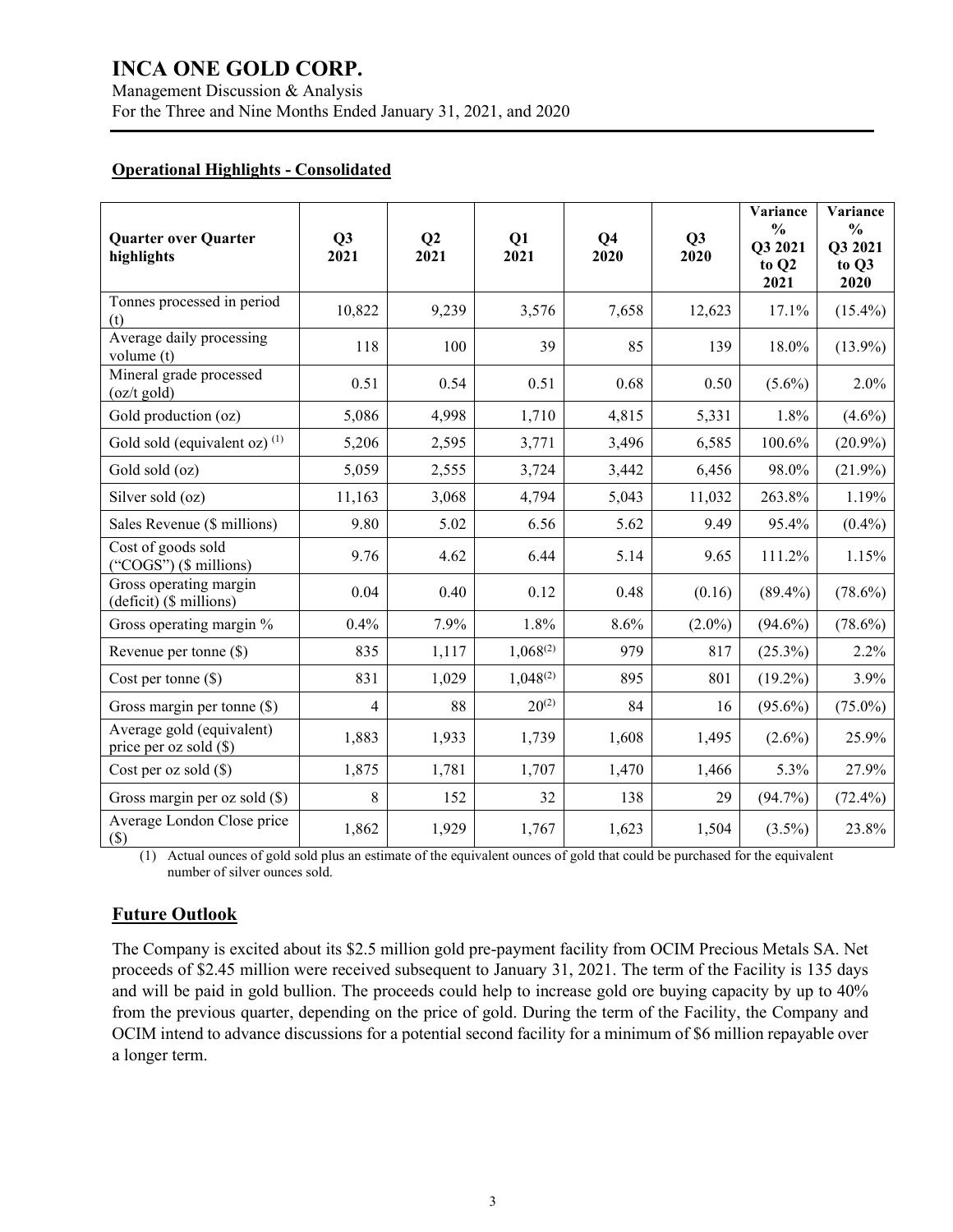Management Discussion & Analysis For the Three and Nine Months Ended January 31, 2021, and 2020

The Facility should help the Company to capitalize on the re-opening of the formalization process during the period of January 15, 2020 to September 23, 2020 that has been extremely positive for the custom mineral processing business. The Peruvian Ministry of Energy and Mines ("MEM") reopened the formalization during this period, to allow unregistered small-scale miners an opportunity to formalize their businesses. The formalization process requires small-scale and artisanal miners to register with the MEM, demonstrate their compliance with environmental and safety regulations and remit taxes on sales of extracted minerals.

The amnesty period officially came to an end on September 23, 2020 and the latest formalization results indicate that 88,858 small-scale miners have registered under the country's registry of small-scale miners, known as the Registro Integral de Formalizacion Minera (REINFO). This represents a substantial increase of approximately 64% or 34,600 new, small-scale miners that have registered in the program and are now in the process of formalizing, since the amnesty period commenced in January 2020.

These additional miners will require custom milling services from excess processing capacity such as at Inca One's two facilities, Chala One and Kori One, to buy and process their raw material. As a result of this significant growth of the small-scale mining market there are now more legal miners available for Inca One to expand its customer base and forge relationships with new customers that have achieved regulatory compliance within this program.

To capitalize on this significant increase in small-scale miners, the Company recently launched its XplorTracker ("Xplor") project as part of a new initiative to expand gold production at Kori One and Chala One. The project is aimed at advancing its mineral buying process and securing future supplies of gold bearing mineral for processing.

Drawing on the prior six years of actively testing and buying gold bearing mineral consisting of more than 20,000 samples from across the country, Inca One has accumulated an extensive database of samples, including grade, type, quality and concession coordinates. Furthermore, through positive and transparent business ethics and by employing best practices, Inca One has built extensive relationships with the small-scale miners throughout the country, enabling the 'mapping' of these mines throughout Peru. Through systematic analysis and plotting of data within Xplor, the Company will look to further engage with titleholders to create additional and mutually beneficial business arrangements.

In the first phase of this project, Inca One is looking to secure mineral rights for district-scale land positions within the Peruvian Gold Belts (PGB) by analyzing the results from the small-scale miners that are actively mining gold and currently bringing their mineral to either the Kori One or Chala One plants. Peru is famous for these gold belts and the three dominant PGB's that contribute to Peru's gold production stretch from over a few hundred kilometres in length up to 1,700 km. Peru has been actively mining for several centuries, is the largest Latin American gold producer and was ranked the 6th largest gold producer in the world for 2018. Once these land positions are secured by Inca One, the Company will carry out limited exploration programs to determine suitable projects that can be optioned out for future work programs and ultimately define economic gold resources on these gold properties.

The Company's objective with this program is to deploy strategies that will allow for the direct purchase, investment, or other partnership arrangements to help advance these mining projects or concessions. Additional opportunities for Inca One may be to act as a facilitator assisting in the formalization of miners or titleholders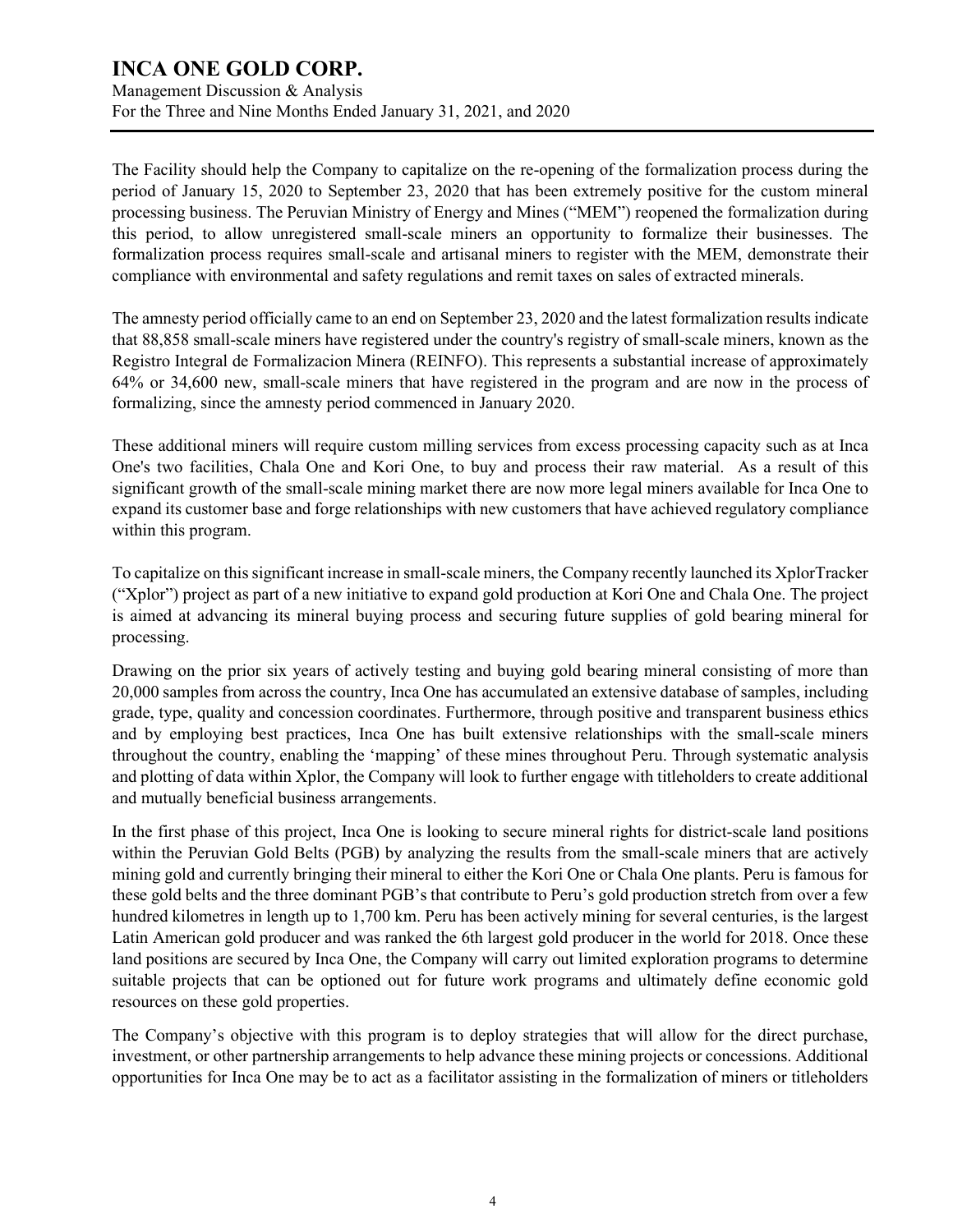and their environmental improvements and geological information. The end goal with Xplor will be to guarantee additional future supplies of mineral to Inca One processing facilities fueling the Company's growth.

Custom milling operations are on-going at both Kori One and Chala One, with production increasing during the Quarter to 118 tonnes per day ("TPD"), representing an increase of 18 TPD from the previous quarter. The small-scale mining market in Peru is showing encouraging signs of recovery, as more miners have formalized their operations to take advantage of the recent upswing in the gold and precious metals market.

The Company continues to develop its corporate social responsibility initiatives by working with the communities around these small-scale mining areas to provide masks, cleaning supplies and assisting with education about Covid-19 protocols in order to build support with those that control the roads and transportation.

The Company is continuing with a number of updates to its processing facilities. At Chala One, a new smelting furnace and desorption cells have been installed. At Kori One, new gear motors, a carbon pumping system and increased water storage capacity have recently been installed or are in the process of being installed, in anticipation of increased supply and processing requirements.

The Company continues to take pre-orders from its online bullion store, providing collectors and investors an opportunity to purchase gold directly from the Company.

Upon the onset of the global pandemic, Inca One recognized the immediate need for precious metal investors to access and purchase gold and silver bullion. As a result, the Company views this as an ideal opportunity to begin selling its gold and silver directly to the retail bullion investor. The Company's bullion store is initially offering 1-ounce gold coins and will add additional products, including silver options in the future.

The Company is one of only a handful of public issuers to offer their own production in the form of gold coins. The bullion will exclusively be made available through Inca One's online bullion store. The Company will distribute its specialized, inaugural coins in a streamlined and user-friendly experience with worldwide shipping and order tracking.

The Company continues to comply with the Peruvian Government's COVID-19 requirements. The Company's health and safety protocols and plans related to COVID-19 have been approved by the Minister of Health and are operating effectively. The Company has implemented standard operating procedures to control the spread of the virus and maintain the health and safety of its employees, suppliers and customers.

Inca One has proven its ability over the years to adapt to evolving regulatory environments, meet COVID-19 related challenges and build a diversified framework for success across multiple strategic channels while expanding into key mining regions. Reduced levels of production due to COVID-19 has allowed management to focus and execute on strategic planning, which has been used to establish relationships with new mining partners, that should translate into increased future revenue and profitability. The Company has confidently developed industry leading compliance, expanding operations with the production of premium gold finished products and has built an exceptional team of proven and experienced professionals focused on dramatically scaling operations in 2021 and beyond.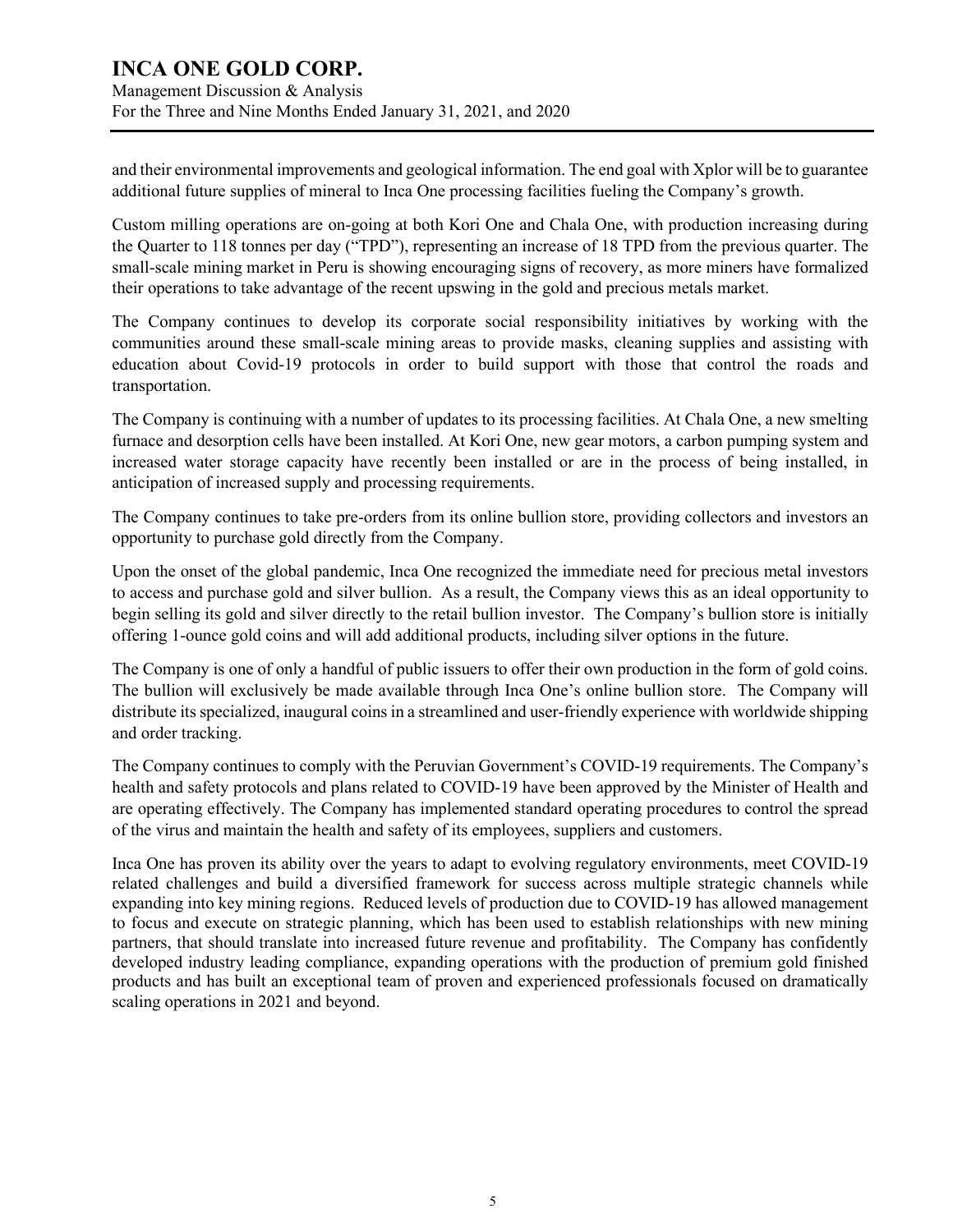Management Discussion & Analysis For the Three and Nine Months Ended January 31, 2021, and 2020

#### **Selected Quarterly and Annual Information**

The following selected financial data with respect to the Company's financial condition and results of operations has been derived from the unaudited condensed interim consolidated financial statements of the Company for the three months ended January 31, 2021, October 31, 2020 and July 31, 2020, as applicable. The selected financial data should be read in conjunction with those financial statements and the notes thereto.

|                                                 | Three Months Ended                     |             |             |  |
|-------------------------------------------------|----------------------------------------|-------------|-------------|--|
|                                                 | October 31,<br>July 31,<br>January 31, |             |             |  |
|                                                 | 2021                                   | 2020        | 2020        |  |
|                                                 |                                        | S           | S           |  |
| Revenue                                         | 9,803,625                              | 5,017,131   | 6,558,721   |  |
| Cost of goods sold                              | (9,761,777)                            | (4,622,935) | (6,438,232) |  |
| Gross margin (deficit)                          | 41,848                                 | 394,196     | 120,489     |  |
| Finance and other income (expense), net         | (257, 539)                             | (218, 116)  | (189, 166)  |  |
| Net income (loss) for the period                | (1,214,841)                            | (972,020)   | 666,235     |  |
| Net income (loss) per share (basic and diluted) | (0.03)                                 | (0.03)      | 0.02        |  |
| Other comprehensive income (loss)               | (1,526,168)                            | (1,022,938) | 330,540     |  |

 $\overline{^{(1)}}$  Calculated to reflect the basic gain (loss) per share on a post consolidated basis.

|                             | Three Months Ended                     |            |            |  |
|-----------------------------|----------------------------------------|------------|------------|--|
|                             | October 31,<br>July 31,<br>January 31, |            |            |  |
|                             | 2020<br>2021<br>2020                   |            |            |  |
|                             |                                        |            |            |  |
| Total assets                | 20,639,037                             | 21,248,803 | 19,272,556 |  |
| Total current liabilities   | 7,340,727                              | 7,390,536  | 3,465,646  |  |
| Total long term liabilities | 7,305,950                              | 6,942,183  | 7,961,570  |  |

The following table sets out selected quarterly financial data from the Company's unaudited quarterly financial statements for the last eight quarters.

| <b>Quarter ended</b>    | <b>Working</b><br>capital<br>(deficiency) | <b>Total assets</b> | Long term<br><b>liabilities</b> | Net income<br>(loss) | <b>Basic gain</b><br>(loss) per<br>share $(1)$ |
|-------------------------|-------------------------------------------|---------------------|---------------------------------|----------------------|------------------------------------------------|
|                         |                                           |                     | S                               |                      |                                                |
| <b>January 31, 2021</b> | 2,265,520                                 | 20,639,037          | 7,305,950                       | (1,219,841)          | (0.03)                                         |
| October 31, 2020        | 2,736,714                                 | 21,248,803          | 6,942,183                       | (972,020)            | (0.03)                                         |
| July 31, 2020           | 4,487,963                                 | 19,272,556          | 7,961,570                       | 666,235              | 0.02                                           |
| April 30, 2020          | (740, 443)                                | 22,508,395          | 5,300,277                       | (632, 912)           | (0.02)                                         |
| January 31, 2020        | (2,108,292)                               | 18,867,357          | 4,467,411                       | (726, 634)           | (0.03)                                         |
| October 31, 2019        | (1,835,724)                               | 20,442,144          | 4,415,066                       | (1,437,625)          | (0.05)                                         |
| July 31, 2019           | 2,259,771                                 | 24,175,991          | 7,344,978                       | (1,439,302)          | (0.05)                                         |
| April 30, 2019          | 3,417,245                                 | 24,057,897          | 7,091,690                       | 1,204,566            | 0.05                                           |

(1) Amounts previous to Q3 2020 have been recalculated to reflect the basic gain (loss) per share on a post consolidated basis.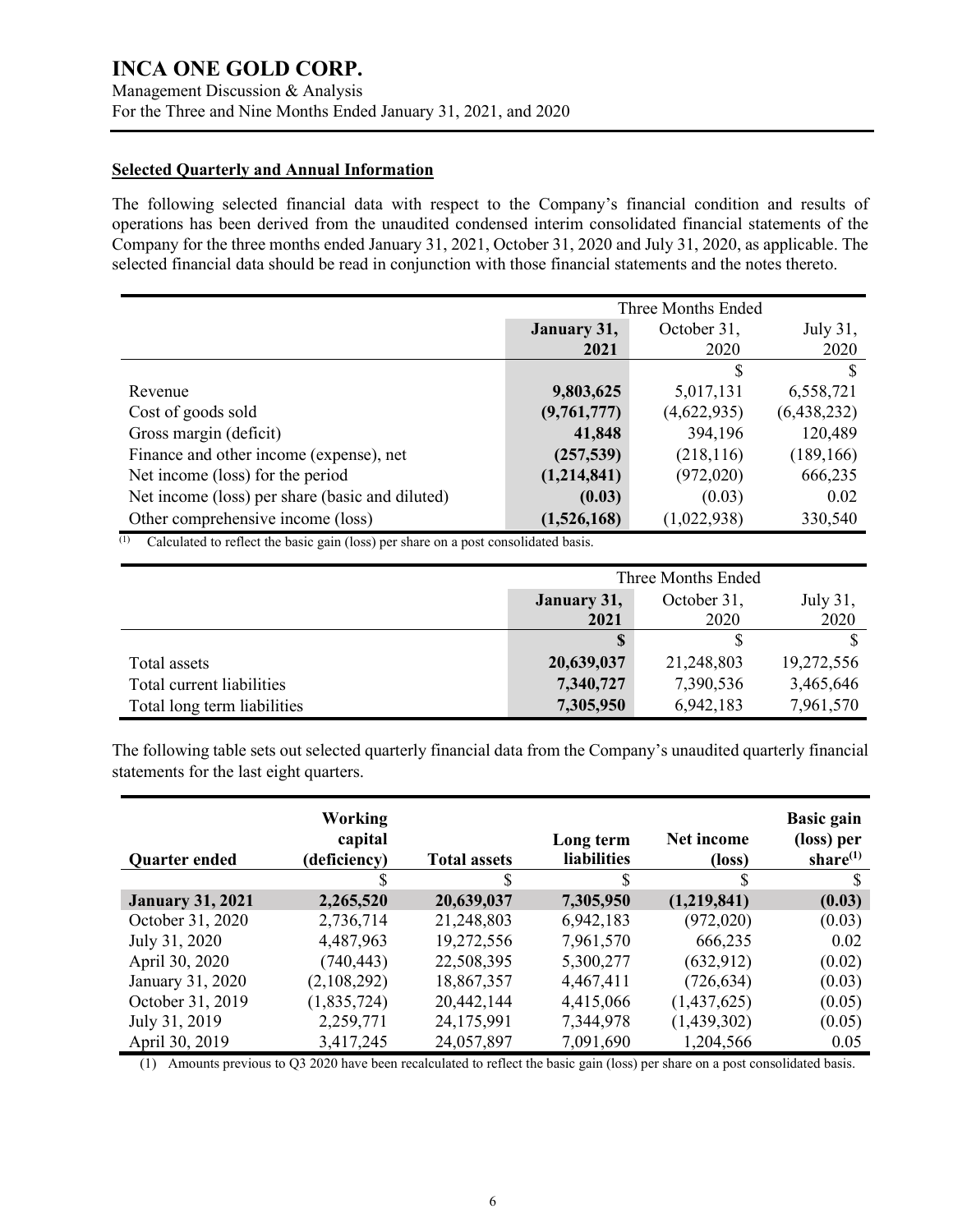#### **Results of Operations**

#### **Three months ended January 31, 2021 compared to three months ended January 31, 2020**

Revenue for Q3 2021 was \$9.80 million (Q3 2020 - \$9.85 million), and cost of goods sold was \$9.76 million (Q3 2020 – \$9.65 million) resulting in a gross operating margin of \$0.04 million (Q3 2020 – gross operating margin of \$0.2 million).

During Q3 2021, the Company reported net loss of \$1.22 million, an increase in net loss of \$0.49 million compared to net losses of \$0.73 million during Q3 2020. The increase in net loss is a result of a decrease of \$0.15 million of gross operating margin, an increase of \$0.37 million in corporate and administrative expenses and the combined effect of a decrease in reversal of impairments of \$0.02 million and a decrease in finance cost of \$0.05 million. Corporate and administrative expenses increased principally due to the combination of an increase in share-based payments of \$0.27 million and an increase in advertising and corporate development expenses of \$0.07 million.

#### **Nine months ended January 31, 2021 compared to nine months ended January 31, 2020**

Revenue for YTD Q3 2021 was \$21.38 million (YTD Q3 2020 - \$25.77 million), and cost of goods sold was \$20.82 million (YTD Q3 2020 – \$26.45 million) resulting in a gross operating margin of \$0.56 million (YTD Q3 2020 – gross operating deficit of \$0.68 million). The gross operating margin increased mainly due to efficiencies in the production process implemented during Q4 2020 and improved purchasing conditions.

During YTD Q3 2021, the Company reported a net loss of \$1.53 million, a decrease in the net loss of \$2.07 million compared to a net loss of \$3.60 million during YTD Q3 2020. The decrease in net loss is a result of an increase in the operating margin by \$1.24 million, the recognition of a gain of \$1.54 million related to the restructuring of the contractual liabilities with Equinox and offset by an increase of advertising and corporate development by \$0.60 million and an increase in share-based payments by \$0.25 million.

#### **Liquidity and Capital Resources**

As at January 31, 2021, the Company financed its operations and met its capital requirements primarily through the re-investment of operational cash flows from the Chala One and the Kori One plants.

The Company had cash of \$0.49 million at January 31, 2021, representing a decrease of \$3.25 million compared to cash of \$3.74 million as at April 30, 2020 and working capital of \$2.26 million at January 31, 2021 representing an increase of \$3.00 million when compared to a working capital deficiency of \$0.74 million as at April 30, 2020.

The increase in the working capital is mainly attributable to the combined effect of:

- the issuance of 1.18 million shares as payment of \$0.57 million for current contractual liabilities paid to Equinox,
- the restructuring of payment terms for the contractual liabilities payable to Equinox, which resulted in approximately \$4.37 million moving from current to long-term contractual liabilities net of a \$1.24 million secured debenture that became current in Q2 2020.
- the exercise of 6.30 million share-based options and warrants for proceeds of approximately \$1.80 million.
- the acquisition of property plant and equipment of \$0.53 million.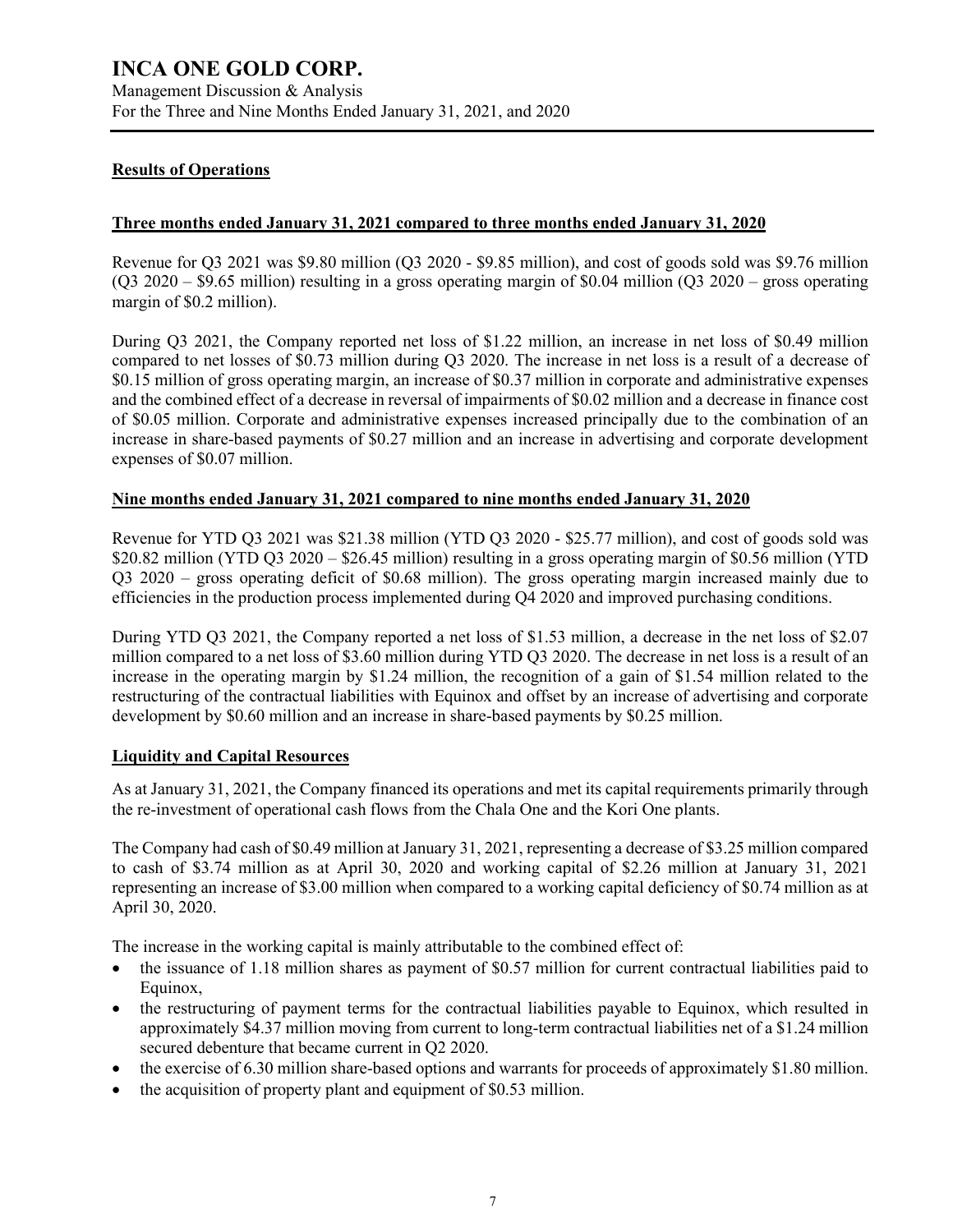- cash received from loans and credit facility of \$0.80 million, and
- offset by a cash loss from operations and finance costs of approximately \$1.42 million

Management intends to continue funding operations, administration, debt and debt service costs and any capital requirements with the proceeds of the sale of gold doré and refined gold from the Company's Chala One and Kori One plants. Where required and depending on the strength of the junior resource markets, the Company will continue to be dependent on its capital resources to cover any deficiencies in working capital.

#### *Restructuring of the Contractual Liabilities Payable to Equinox*

Effective July 31, 2020, Equinox agreed to amend the payment dates of its non-interest bearing secured promissory note. As follows:

|                       | Amount (CAD\$) | Original payment dates | <b>Amended payment dates</b> |
|-----------------------|----------------|------------------------|------------------------------|
| First Installment     | \$1.45 million | August 20, 2019        | <b>August 20, 2023</b>       |
| Second Installment    | \$2.5 million  | August 20, 2020        | <b>August 20, 2024</b>       |
| Cash Only Installment | \$1.5 million  | August 20, 2020        | <b>August 20, 2022</b>       |
| Third Installment     | \$2.5 million  | August 20, 2021        | <b>August 20, 2025</b>       |
|                       | \$7.95 million |                        |                              |

Equinox also agreed to extend the payment date for approximately US\$0.7 million related to a working capital loan, from August 20, 2021 to August 20, 2023.

The result of this restructuring with Equinox, is as follows:

- increase in working capital by approximately \$4.37 million due to the extension of the payment dates causing the current contractual liability to be reclassified as long-term debt.
- the accounting treatment for the change in this liability caused the recognition of a gain of approximately \$1.54 million as result of the difference between the estimated fair value of the liability using the previous payment dates (\$6.30 million) and the estimated fair value using the new payment dates (\$4.76 million).

#### Share Issuances

- During the nine months ended January 31, 2021, 6,301,716 common shares were issued for proceeds of \$1.4 million on the exercise of 5,079,114 warrants at an average price of CAD\$0.38 per share and \$0.4 million on the exercise of 1,222,602 stock option at an average of CAD\$0.43 per share.
- On July 31, 2020, the Company issued 1,187,333 common shares at CAD\$0.65 as partial payment of its note payable to Equinox.

Subsequent to January 31, 2021 the Company arranged a \$2.50 million gold pre-payment facility (the "Facility") from OCIM Precious Metals SA ("OCIM"). Net proceeds of \$2.45 million were received after receiving TSX Venture Exchange approval. The term of the Facility is 135 days and will be paid in gold bullion.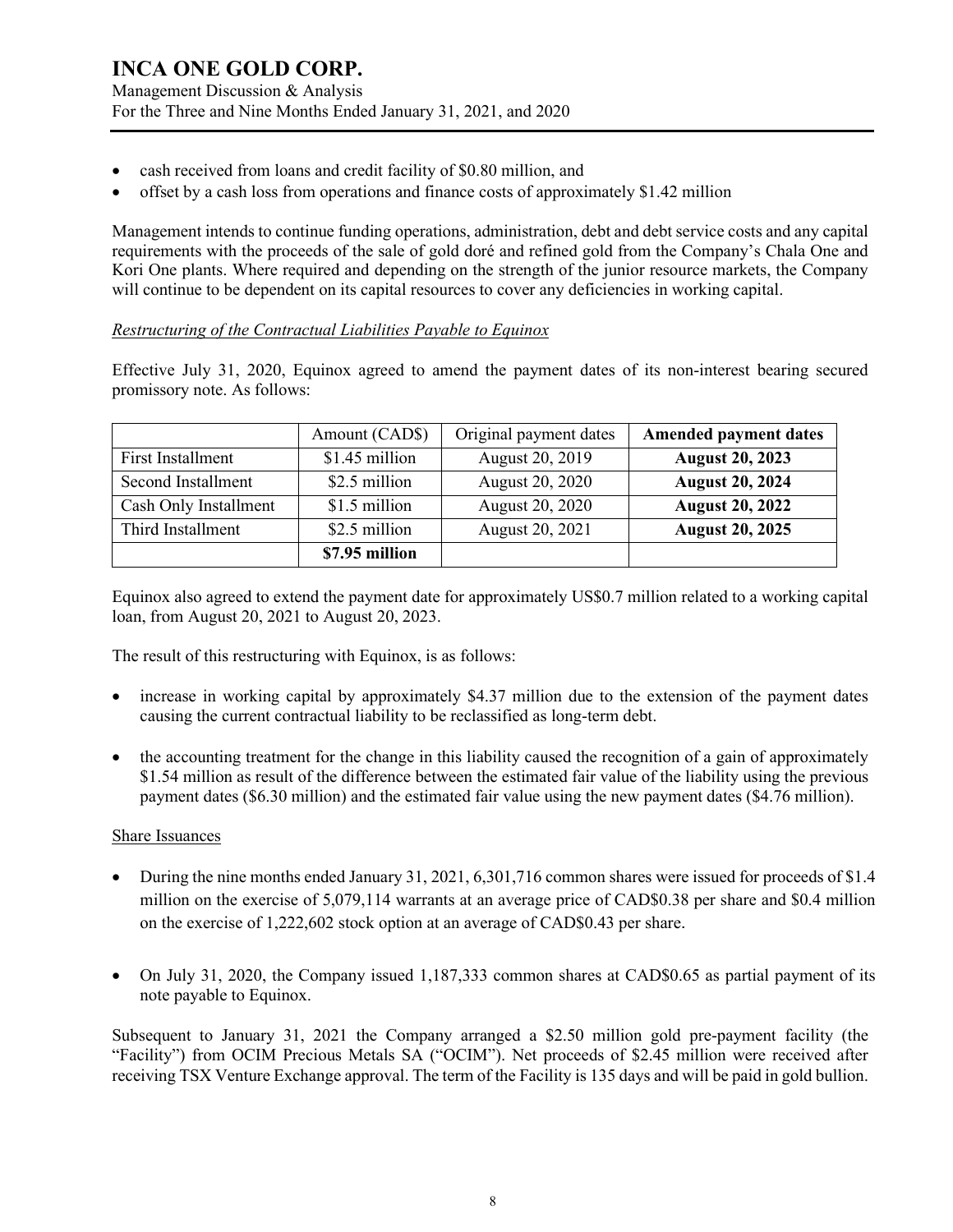### **INCA ONE GOLD CORP.** Management Discussion & Analysis For the Three and Nine Months Ended January 31, 2021, and 2020

During the term of the Facility, the Company and OCIM intend to advance discussions for a potential second facility for a minimum of \$6 million repayable over a longer term.

#### **Summary of Outstanding Share Data**

As at the date of this MD&A, the Company had 35,438,129 common shares issued and outstanding, 3,135,000 share-based options (with exercise prices ranging between CAD\$0.19 to CAD\$1.00) and 868,743 warrants outstanding (with exercise prices ranging between CAD\$0.18 and CAD\$1.00 per share). The fully diluted shares outstanding at the date of this MD&A is 39,431,872.

#### **Transactions with Related Parties**

#### **(a) Related Party Transactions**

The Company's related parties consist of the Company's directors, officers and companies associated with these individuals including the following:

- A company owned by Edward Kelly, the Company's CEO (also a director).
- A company owned by Mark Wright, the Company`s VP Operations & New Projects.

The following expenditures were charged by related parties during the three and nine months ended January 31, 2021 and 2020:

|                                          | Three Months Ended<br>January 31, |         | Nine Months Ended<br>January 31, |            |
|------------------------------------------|-----------------------------------|---------|----------------------------------|------------|
|                                          | 2021<br>2020                      |         | 2021                             | <b>200</b> |
|                                          |                                   |         | S                                |            |
| Management, salaries and consulting fees | 265,034                           | 96,940  | 469,588                          | 294,114    |
| Director fees                            | 7,683                             | 7,165   | 44,128                           | 21,545     |
| Business development                     | 29,790                            | ۰       | 135,777                          |            |
| Share-based payments                     | 245,398                           | 4,945   | 245,398                          | 30,414     |
|                                          | 547,905                           | 109,050 | 894,891                          | 346,073    |

Management fees were paid to companies controlled by the CEO and VP Operations & New Projects.

#### **(b) Compensation of Key Management Personnel**

The Company's key management personnel have authority and responsibility for planning, directing and controlling the activities of the Company and includes the Directors, CEO, CFO, and VP Operations  $\&$ New Projects. Compensation in respect of services provided by key management consists of consulting and management fees paid to companies controlled by the CEO and VP Operations & New Projects and by the issue of options. The compensation for key management personnel paid as management were for the three and nine months ended January 31, 2021 and 2019 as follows: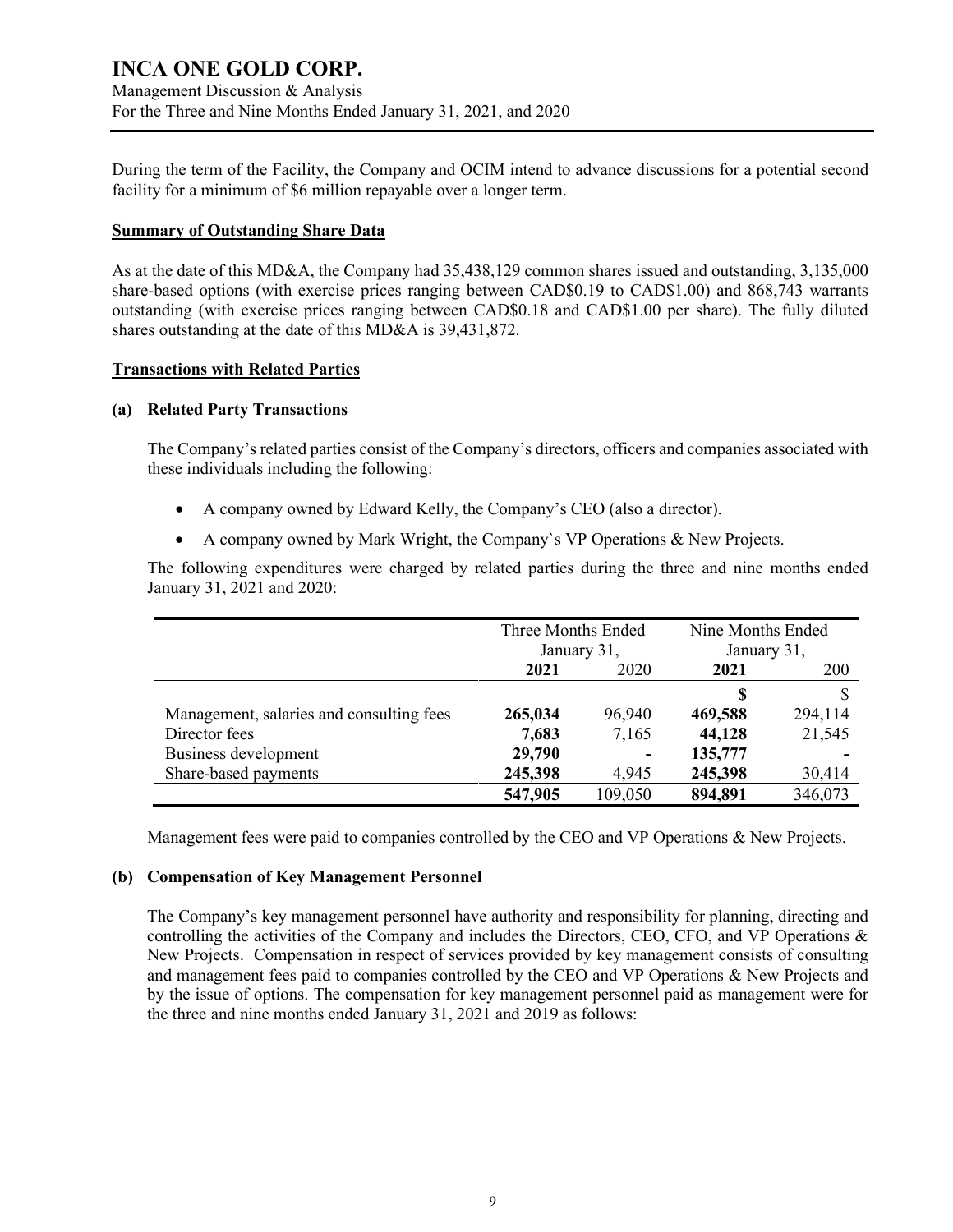Management Discussion & Analysis

For the Three and Nine Months Ended January 31, 2021, and 2020

|                      |         | Three Months Ended<br>January 31, |         | Nine Months Ended<br>January 31, |  |
|----------------------|---------|-----------------------------------|---------|----------------------------------|--|
|                      | 2021    | 2020                              | 2021    | 2020                             |  |
|                      |         |                                   | S       | S                                |  |
| Management fees      | 150,726 | 58,964                            | 273,465 | 180,718                          |  |
| <b>Salaries</b>      | 114,308 | 37,976                            | 196,123 | 113,396                          |  |
| Business development |         |                                   | 22,000  |                                  |  |
| Share-based payments | 178,471 | 2,023                             | 178,471 | 21,208                           |  |
|                      | 443,505 | 98,963                            | 670,059 | 315,322                          |  |

#### **(c) Related Party Balances**

All related party balances payable, including for business expenses reimbursements, annual bonuses approved by the board of directors, and for services rendered as at January 31, 2021 are non-interest bearing and payable on demand, and are comprised of \$0.4 million (April 30, 2020 - \$0.3 million) payable to the CEO and a company controlled by the CEO, \$0.4 million (April 30, 2020 - \$0.3 million) payable to the CFO and \$0.04 million payable (April 30, 2020 – \$0.3 million payable) to the Directors or companies controlled by the Directors.

#### **Commitments and Contingencies**

In addition to the commitments in connection with the Company's financings, the Company has:

- a three-year rent agreement for its corporate office in Lima, Peru, with a monthly payment of \$3,574 and termination date on July 31, 2021, and
- a five-year rent agreement for its corporate office in Vancouver, Canada with a monthly payment of CAD\$3,768 and termination date on July 31, 2023.

As at January 31, 2021 the Company had commitments to sell approximately 1,282 ounces of gold doré to third parties, which was settled subsequent to January 31, 2021 through the delivery of gold. At January 31, 2021 the fair value of these commitments is \$2.19 million and have been included as current deferred revenues in the condensed interim consolidated statement of financial position.

A summary of liabilities and future operating commitments at January 31, 2021 are as follows: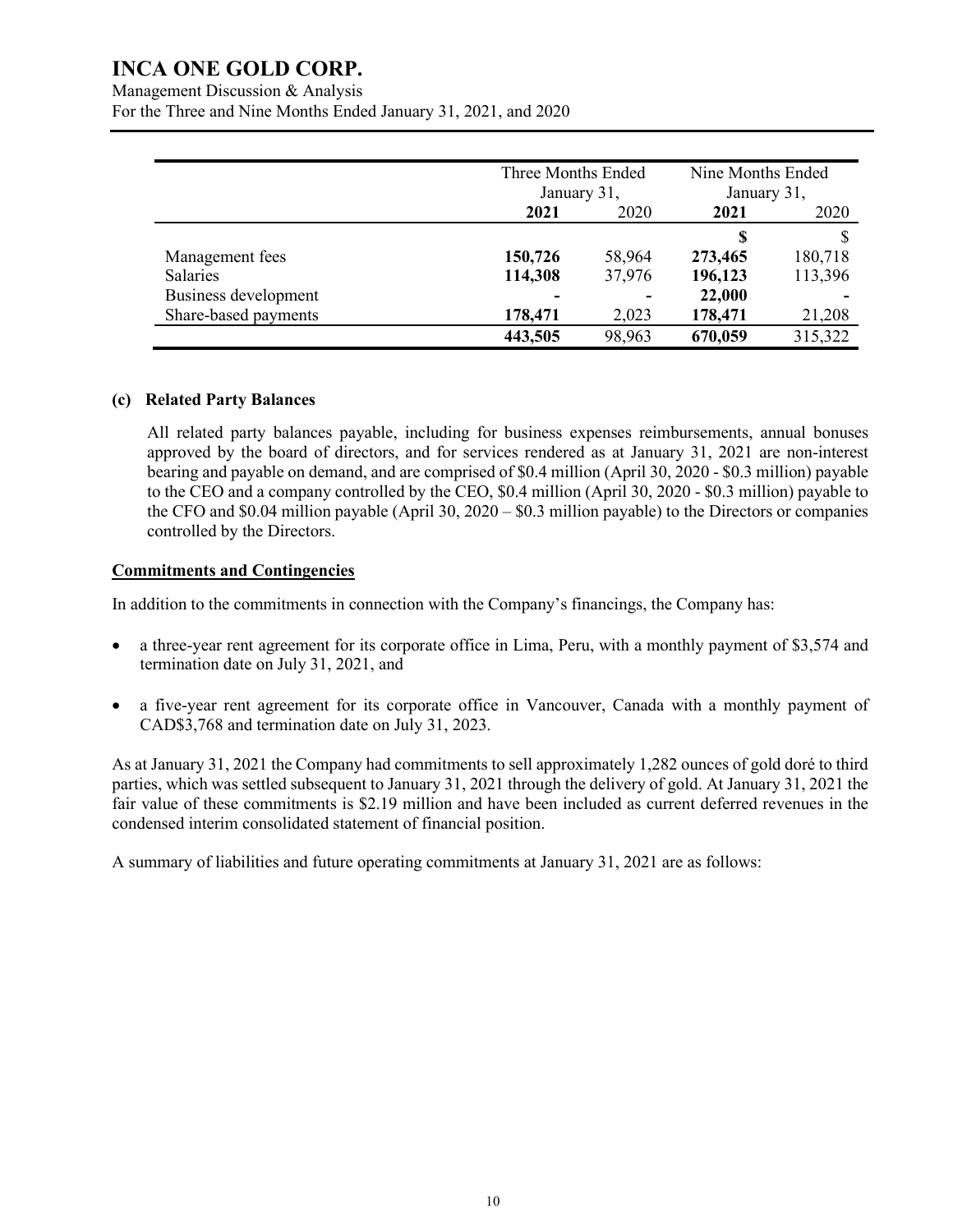Management Discussion & Analysis For the Three and Nine Months Ended January 31, 2021, and 2020

|                                                   |              | Within One | One to Five | Greater than |
|---------------------------------------------------|--------------|------------|-------------|--------------|
|                                                   | <b>Total</b> | Year       | Years       | Five Years   |
| <b>Maturity analysis of financial liabilities</b> | \$           | \$         | S           |              |
| Accounts payable and accrued liabilities          | 3.556,819    | 3,556,819  |             |              |
| Secured debentures and notes payable              | 2,113,889    | 1,183,889  | 930,000     |              |
| Contractual liabilities payable to Equinox        | 5,115,961    | 220,731    | 4,895,230   |              |
|                                                   | 10,786,669   | 4,961,439  | 5,825,230   |              |
| <b>Commitments</b>                                |              |            |             |              |
| Office lease rental                               | 131,503      | 68,289     | 63,214      |              |
| Gold sale deferred revenue                        | 2,429,097    | 2,429,097  |             |              |
| Asset retirement and reclamation obligations      | 1,116,953    |            |             | 1,116,953    |
|                                                   | 3,677,553    | 2,497,386  | 63,214      | 1,116,953    |
|                                                   | 14,464,222   | 7,458,825  | 5,888,444   | 1,116,953    |

#### Contingent Debenture

In September 2016, the Company completed a comprehensive capital restructuring by issuing a \$0.78 million contingent debenture certificate (the "Contingent Debenture"), which only becomes payable on the date that the Company achieves two production milestones including (i) achieving 300 tonnes per day mineral processing capacity in Peru, and (ii) achieving three months of 200 tonnes per day average daily production. Upon reinstatement, the Contingent Debenture will have a 12% annual interest rate paid quarterly in arrears, twelvemonth term to maturity, certain early redemption features, and a general security agreement will be issued. If the performance milestones are not achieved before August 31, 2026, the Contingent Debenture will be cancelled.

As at January 31, 2021 the value of the contingent debenture was \$nil. However, the first milestone of 300 tonnes per day mineral processing capacity in Peru was achieved as result of the acquisition of Anthem.

#### **Fair Value of Financial Instruments**

As at January 31, 2021, the Company's financial instruments consist of cash, receivables, long term receivables, accounts payable and accrued liabilities, promissory notes payable, contractual liabilities payable to Equinox, secured debentures and notes payable.

IFRS requires disclosures about the inputs to fair value measurements for financial assets and liabilities recorded at fair value, including their classification within a hierarchy that prioritizes the inputs to fair value measurement.

The three levels of hierarchy are:

Level 1 – Unadjusted quoted prices in active markets for identical assets or liabilities;

Level 2 – Inputs other than quoted prices that are observable for the asset or liability, either directly or indirectly; and

Level 3 – Inputs for the asset or liability that are not based on observable market data.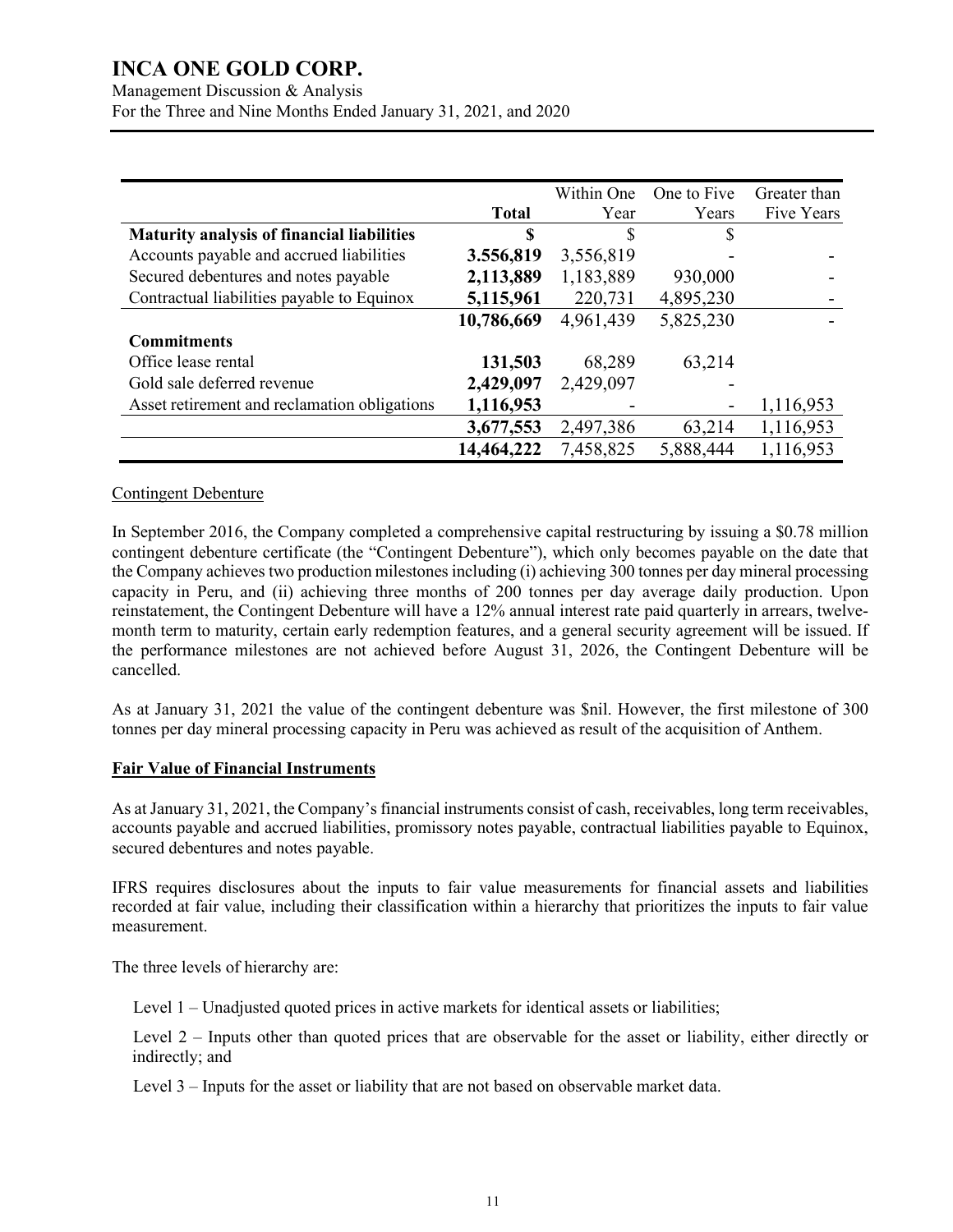As at January 31, 2021, the Company believes that the carrying values of the financial instruments noted above approximate their fair values because of their nature and relatively short maturity dates or durations or their interest rates approximate market interest rates.

#### **Financial Instruments Risk**

The Company's financial instruments are exposed in varying degrees to a variety of financial risks. The Board approves and monitors the risk management processes:

#### *(i) Credit risk*

Credit risk exposure primarily arises with respect to the Company's cash and receivables. The risk exposure is limited because the Company places its instruments in banks of high credit worthiness within Canada and continuously monitors the collection of other receivables.

#### *(ii) Liquidity risk*

Liquidity risk is the risk that the Company cannot meet its financial obligations as they become due. The Company's approach to managing liquidity is to ensure as far as possible, that it will have sufficient liquidity to settle obligations and liabilities when they become due. As at January 31, 2021, the Company had cash of \$0.49 million (April 30, 2020 - \$3.75 million) and current working capital of \$2.27 million (April 30,2020 – working capital deficit of \$0.74 million) with total liabilities of \$14.65 million (April 30, 2020 - \$16.97 million).

A summary of the Company's future operating commitments is presented above under the Commitments and Contingencies section.

#### *(iii) Market risk*

#### a. Interest rate risk

Interest rate risk is the risk that the fair value or future cash flows of a financial instrument will fluctuate because of changes in market interest rates.

The Company invests cash in guaranteed investment certificates at fixed or floating interest rates in order to maintain liquidity while achieving a satisfactory return for shareholders. A change of 100 basis points in the interest rates would not be material to the financial statements. At January 31, 2021, the Company had no variable rate debt.

#### b. Foreign currency risk

Foreign exchange risk is the risk that the fair value of future cash flows of a financial instrument will fluctuate because of the changes in the foreign exchange rates. The Company is exposed to the financial risk related to the fluctuation of foreign exchange rates associated with the fluctuations in its Canadian dollar and the Peruvian New Sol ("Sol") bank accounts as well as the translation of foreign-held assets and liabilities at current exchange rates.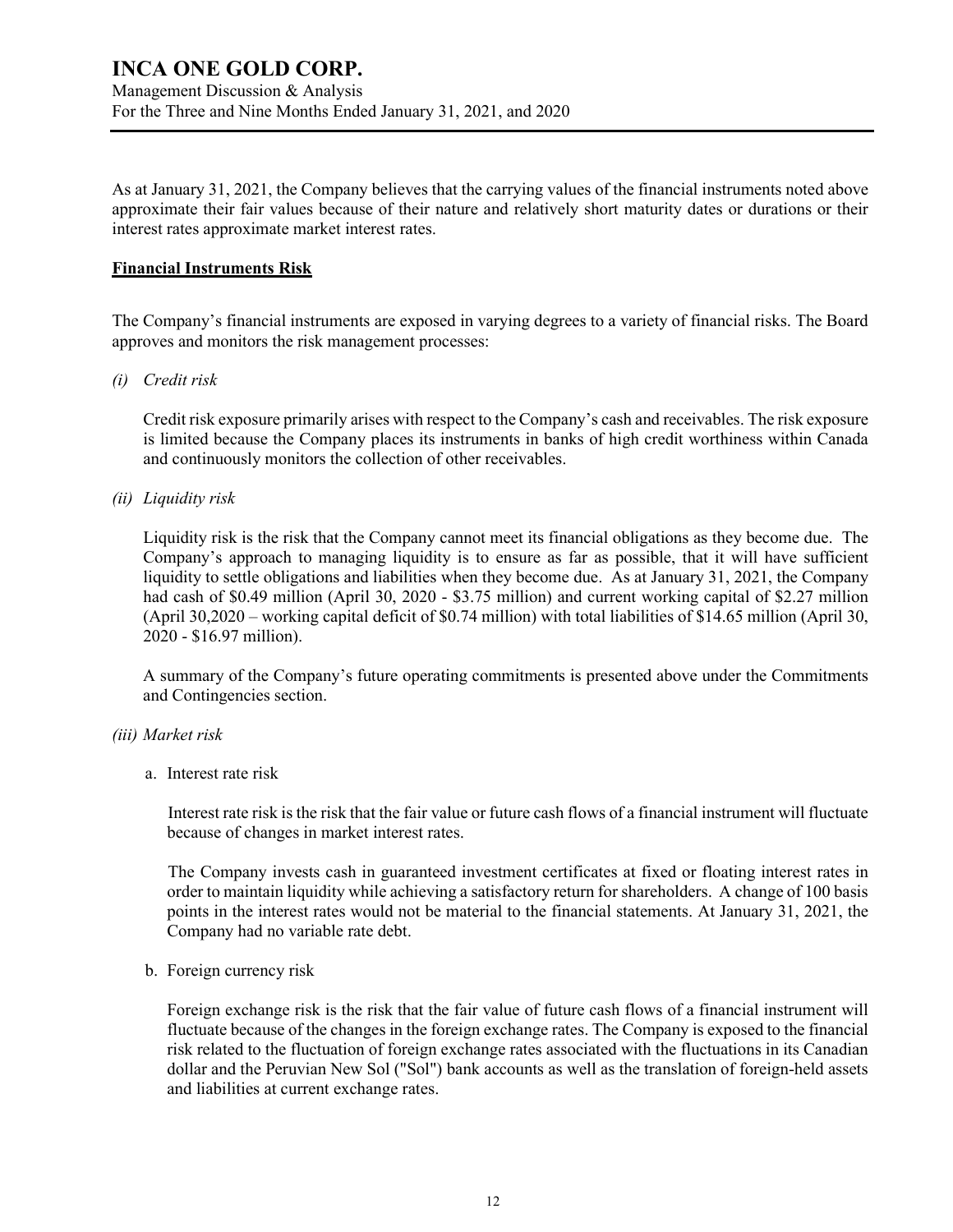The Company's net exposure to the Canadian dollar and Sol on financial instruments, in US dollar equivalents, is as follows:

|                                            | January 31,<br>2021 | April 30,<br>2020 |
|--------------------------------------------|---------------------|-------------------|
|                                            | S                   | S                 |
| CAD dollar:                                |                     |                   |
| Cash                                       | 12,287              | 37,900            |
| Receivables                                | 14,777              | 23,386            |
| Accounts payable and accrued liabilities   | (534, 084)          | (439, 474)        |
| Secured debentures                         | (1,238,797)         | (1,124,620)       |
| Contractual liabilities payable to Equinox | (4, 641, 631)       | (5,928,811)       |
| Net assets (liabilities)                   | (6,387,448)         | (7, 431, 619)     |
| Sol:                                       |                     |                   |
| Cash                                       | 47,153              | 185,920           |
| Receivables                                | 1,447,262           | 859,798           |
| Accounts payable and accrued liabilities   | (717, 392)          | (601,000)         |
| Net assets (liabilities)                   | 777,023             | 444,718           |

Assuming all other variables constant, an increase or a decrease of 10% of the Canadian dollar against the US dollar, as of January 31, 2021 would have changed the Company's net loss by approximately \$0.64 million. Assuming all other variables constant, an increase or a decrease of 10% of the Peruvian sol against the US dollar, as of January 31, 2021 would have changed the Company's net loss by approximately \$0.08 million.

The Company had no hedging agreements in place with respect to foreign exchange rates.

c. Commodity price risk

Commodity price risk is the risk of financial loss resulting from movements in the price of the Company's commodity inputs and outputs. The Company's price risk relates primarily to future gold price expectations as it relates to sales revenues. The Company continuously monitors precious metal trading prices as they are included in projections prepared to determine its future strategy.

#### **Off-Balance Sheet Arrangements**

The Company has not entered into any off-balance sheet arrangements.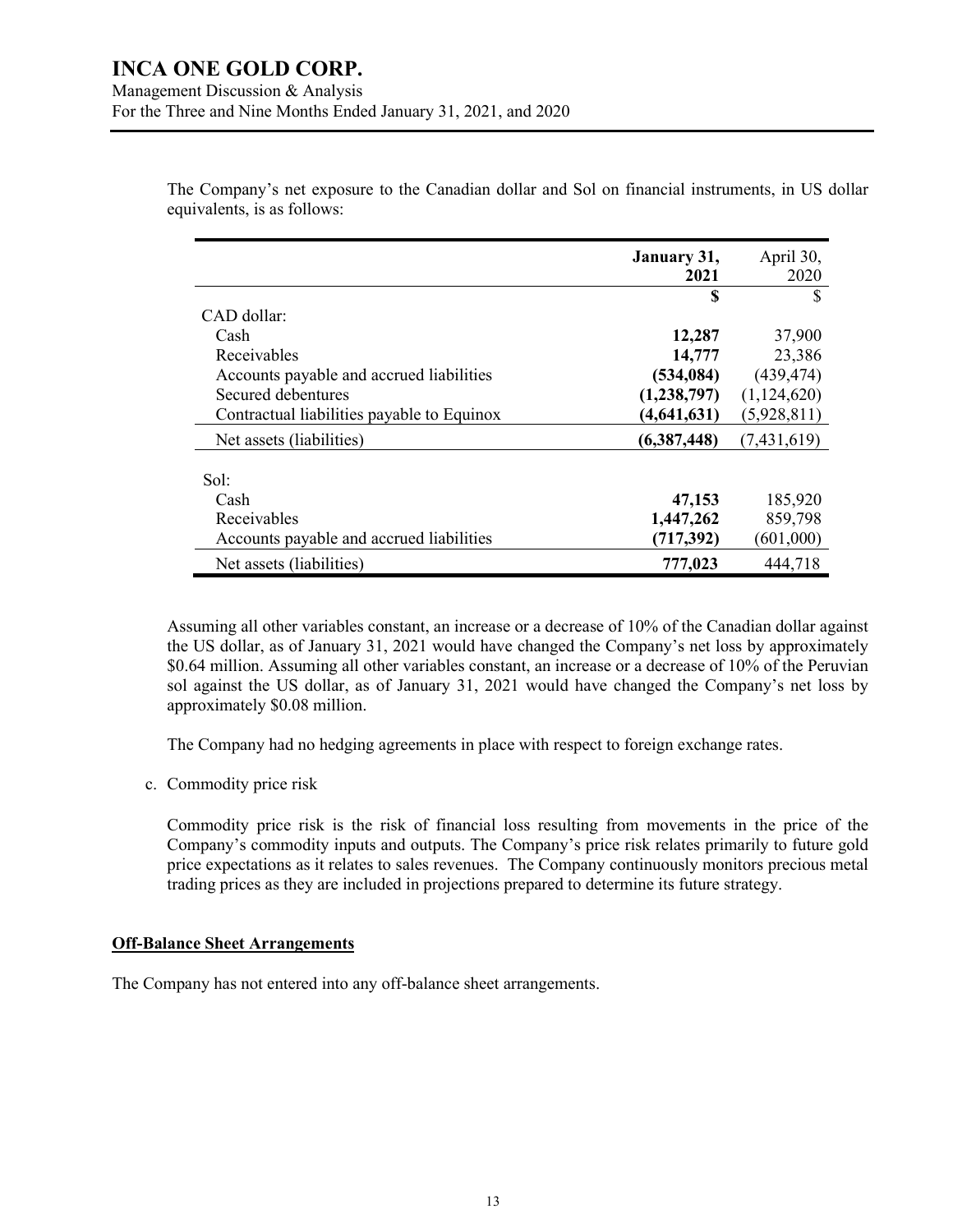Management Discussion & Analysis For the Three and Nine Months Ended January 31, 2021, and 2020

#### **Critical Accounting Policies, Estimates and Recent Accounting Pronouncements**

The preparation of the Company's consolidated financial statements in accordance with IAS 1, *Presentation of Financial Statements*, requires management to make certain critical accounting estimates and to exercise judgment that affect the accounting policies and the reported amounts of assets, liabilities and disclosure of contingent assets and liabilities at the date of the consolidated financial statements and reported amounts of revenues and expenses during the reporting period. Estimates and assumptions are continually evaluated based on historical experience and other factors, including expectations of future events that are believed to be reasonable under the circumstances. In the future, actual experience may differ from these estimates and assumptions. Revisions to accounting estimates are recognized in the period in which the estimates are revised and in any future periods affected. Uncertainty about these assumptions and estimates could result in outcomes that require a material adjustment to the carrying amounts of assets or liabilities in future periods.

Significant accounting judgments that management has made in the process of applying accounting policies which it considers have had the most significant effect on the amounts recognized in the consolidated financial statements include, but are not limited to going concern, title to and economic recoverability and probability of future economic benefits of exploration and evaluation assets, date of commencement of commercial production, and determination of functional currency. management considers the areas currently requiring a significant degree of estimation and assumption and which have a significant risk of resulting in a material adjustment to the carrying amount of assets and liabilities within the next financial year, to include, but not be limited to, the value attributed to share-based compensation, debentures with warrants, asset retirement and reclamation obligation, and deferred taxes.

These accounting policies and estimates are further discussed in the Company's annual audited consolidated financial statements on April 30, 2020.

#### *Changes in Accounting Standards*

Effective May 1 2019 the Company has adopted IFRS 16 – *Leases*. The adoption of this accounting standard had no significant impact on the consolidated financial statements.

#### **Risks and Uncertainties**

Mineral processing and natural resources exploration, development, and production involve a number of business risks, some of which are beyond the Company's control. These can be categorized as operational, financial and regulatory risks.

#### *Operational Risks:*

The Company continuously monitors and responds to changes in operational risks, such as those noted below, and seeks to adhere to all regulations governing its operations.

Mineral Supply: The Company may not be able to source sufficient mill feed to operate both the Chala One and Kori One plants economically. In particular, the Company currently sources material exclusively from thirdparty sources and faces a competitive marketplace for purchase of supply from Peruvian government-approved mineral sources. Consequently, the Company does not have control over the mineral grade, metallurgical recovery, nor quantities received, noting that the Company mitigates this risk by working with minimum cut-off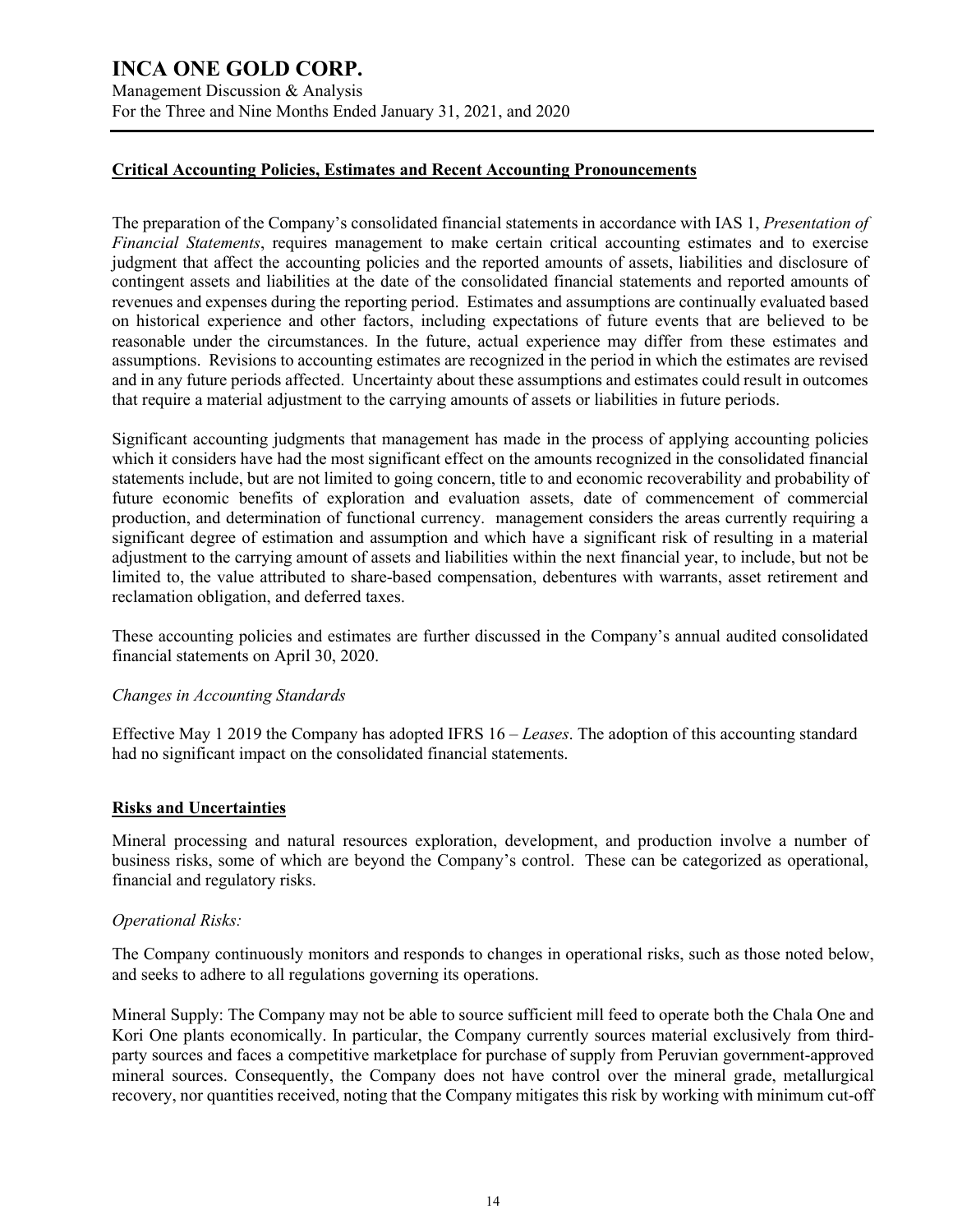### **INCA ONE GOLD CORP.** Management Discussion & Analysis For the Three and Nine Months Ended January 31, 2021, and 2020

purchase grades, providing fair terms to their customers, and sourcing material from established suppliers to ensure best efficiency and profitability of its plant operation.

Production Schedules: In relation to the mineral supply risks, no assurances can be provided that production schedules at the Chala One plant nor the Kori One plant, and the related operating margins and cash flows, are achieved, noting that failure to meet these schedules can have an adverse impact on the Company's profitability, results of operations, cash flows, and overall financial conditions.

Qualified Staff: Due to the competitive marketplace, the Company may have difficulty in hiring and retaining skilled employees and contractors to source sufficient mineral feed, operate the Chala One plant and the Kori One plant effectively (noting the diversity of mill feed received), and effectively administer the Peruvian permitting, compliance, exportation, and regulatory functions.

Regulations, Permits, and Hazards: The Company must also manage changing governmental laws and regulations, and the Company cannot guarantee title to its properties and permits. The Company must also contend with environmental hazards (including discharge of pollutants or hazardous chemicals), as well as industrial accidents and occupational and health hazards, mechanical failures, the unavailability of materials and equipment, and or lack of accessibility to required expertise.

Resource Properties: The Company may not be able to find and develop resource properties economically. In addition, the Company may have to deal with development and mining issues including pit slope failures, unusual or unexpected rock formations, poor or unexpected geological or metallurgical conditions, poor or inadequate ventilation, failure of mine communication systems, poor water conditions, interruptions to gas and electricity supplies, human error and adverse weather conditions.

Acquisitions: There is no assurance that the Company will acquire mineral properties and processing plants and any acquisitions may expose the Company to new risks, and the mining industry is intensely competitive for the acquisition of new properties and plants.

#### *Financial risks:*

Financial risks include commodity prices, interest rates and fluctuating foreign exchange rates, all of which are beyond the Company's control. Additional financial risks are the Company's ability to raise capital to continue funding its operations.

#### *Regulatory risks:*

Regulatory risks include the possible delays in getting regulatory approval to, and permits for, the transactions that the Board of Directors believe to be in the best interest of the Company, and include increased fees for filings, the introduction of ever more complex reporting requirements the cost of which the Company must meet in order to maintain its exchange listing.

#### *Financial Instruments and Risk:*

For a description of the risks faced by the Company with respect to financial instruments, see the Company's unaudited condensed interim consolidated financial statements for the three and nine months ended January 31, 2021 and 2020.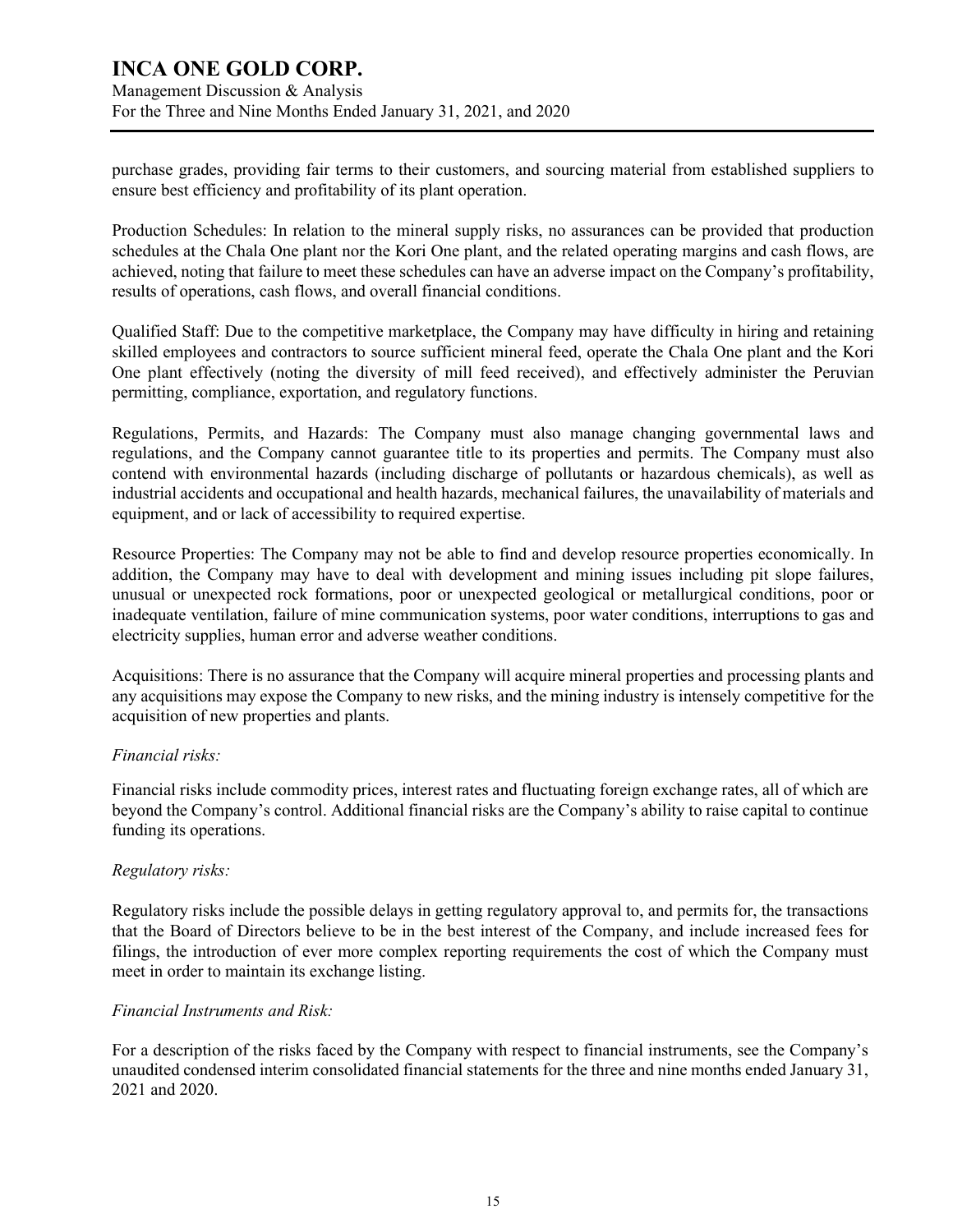Management Discussion & Analysis For the Three and Nine Months Ended January 31, 2021, and 2020

#### **Cautionary Statement on Forward-Looking Information**

This MD&A contains forward-looking statements. All statements, other than statements of historical fact, constitute "forward-looking statements" and include any information that addresses activities, events or developments that the Company believes, expects or anticipates will or may occur in the future including the Company's strategy, plans or future financial or operating performance and other statements that express management's expectations or estimates of future performance.

Forward-looking statements are generally identifiable by the use of the words "may", "will", "should", "continue", "expect", "anticipate", "estimate", "believe", "intend", "plan" or "project" or the negative of these words or other variations on these words or comparable terminology. All such forward-looking information and statements are based on certain assumptions and analyses made by the Company's management in light of their experience and perception of historical trends, current conditions and expected future developments, as well as other factors management believes are appropriate in the circumstances. These statements, however, are subject to known and unknown risks, uncertainties and other factors that may cause the actual results, level of activity, performance or achievements of the Company to be materially different from those expressed, implied by or projected in the forward-looking information or statements.

Important factors that could cause actual results to differ from these forward-looking statements include but are not limited to: risks related to the exploration and potential development of the Company's projects, risks associated to international operations, the actual results of current exploration activities, conclusions of economic evaluations, changes in project parameters as plans continue to be refined, future prices of minerals, as well as those factors discussed in the sections relating to risk factors of the Company set out in this MD&A.

There can be no assurance that any forward-looking statements will prove to be accurate, as actual results and future events could differ materially from those anticipated in such statements. Accordingly, the reader should not place any undue reliance on forward-looking information or statements. Except as required by law, the Company does not intend to revise or update these forward-looking statements after their date of issue, or to revise them to reflect the occurrence of future unanticipated events.

#### **Disclosure Controls and Procedures**

Disclosure controls and procedures are intended to provide reasonable assurance that information required to be disclosed is recorded, processed, summarized, and reported within the time periods specified by securities regulations and that the information required to be disclosed is accumulated and communicated to management. Internal controls over financial reporting are intended to provide reasonable assurance regarding the reliability of financial reporting and the preparation of financial statements for external purposes in accordance with IFRS. In connection with National Instrument 52-109 (Certificate of Disclosure in Issuer's Annual and Interim Filings) ("NI 52-109"), the Chief Executive Officer and Chief Financial Officer of the Company have filed a Venture Issuer Basic Certificate with respect to the financial information contained in the unaudited condensed interim consolidated financial statements for the three and nine months ended January 31, 2021 and this accompanying MD&A (together, the "Annual Filings").

In contrast to the full certificate under NI 52-109, the Venture Issuer Basic Certificate does not include representations relating to the establishment and maintenance of disclosure controls and procedures and internal